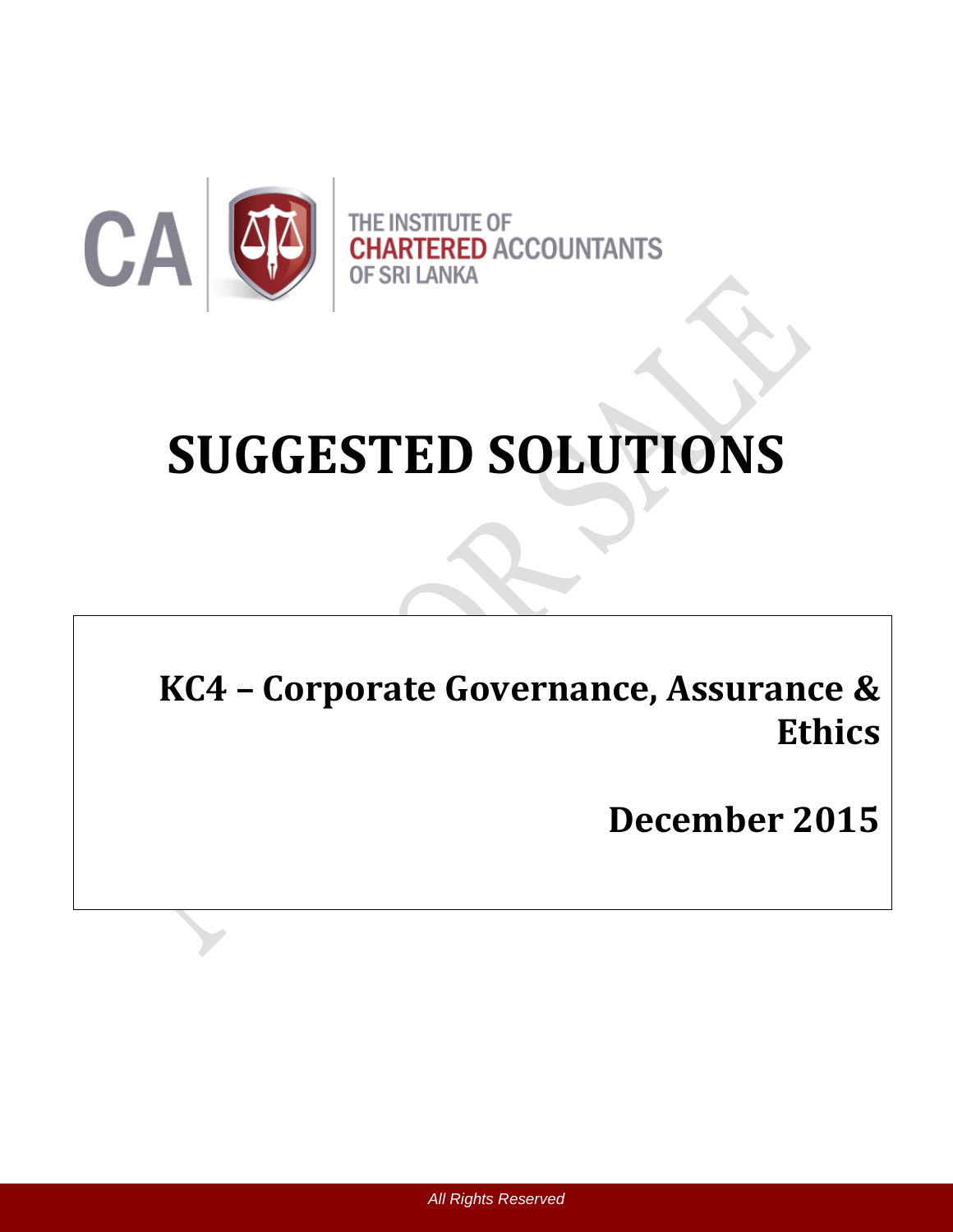## **SECTION 1**

#### **Answer 01**

Relevant Learning Outcome/s:

5.2.1 Evaluate the system of quality control of a firm and recommend improvements under SLQC1.

5.1.2 Advise on suitable engagements in a given scenario, considering the requirements of intended users and the assurance framework, including following areas:

- Special purpose audits
- Assurance engagements
- Review of financial statements
- Related services

5.1.3 Advise on the impact of current topics relevant in performing an assurance engagement.

5.3.1 Propose areas that are important in undertaking an engagement quality control review for a given engagement.

#### **Suggested detailed answer**

(a) Financial statements have to be prepared by RT in fulfilling the contractual agreement with the bank. They are only for the use of the bank (internal purpose). These financial statements cannot be called "general purpose financial statements" as they are not for general use and the accounting framework is not Sri Lanka Accounting Standards. The framework used is the special purpose framework**.** Hence, the audit report on these special purpose financial statements have to be issued in accordance with SLAuS 800 - Special Considerations *-Audits of financial statements prepared in accordance with special purpose framework*.

*(SLAuS 805 will not be applicable as these financial statements are a complete set of financial statements whereas SLAuS 805 deals with a single statement of financial statements)*

(b)

- In planning and performing an audit of special purpose financial statements, the auditor shall determine whether the application of SLAuS 800 requires special consideration in the circumstances of the proposed engagement. The auditor (Tally Accounts) have to comply with relevant ethical requirements including those pertaining to independence in relation to financial statement audit engagements.
- In this case, the financial statements are prepared in accordance with the provisions of the loan contract. The auditors - Tally Accounts shall obtain an understanding of the provisions of the contract and the significant interpretations of the contract the management had made in preparation of those financial statements.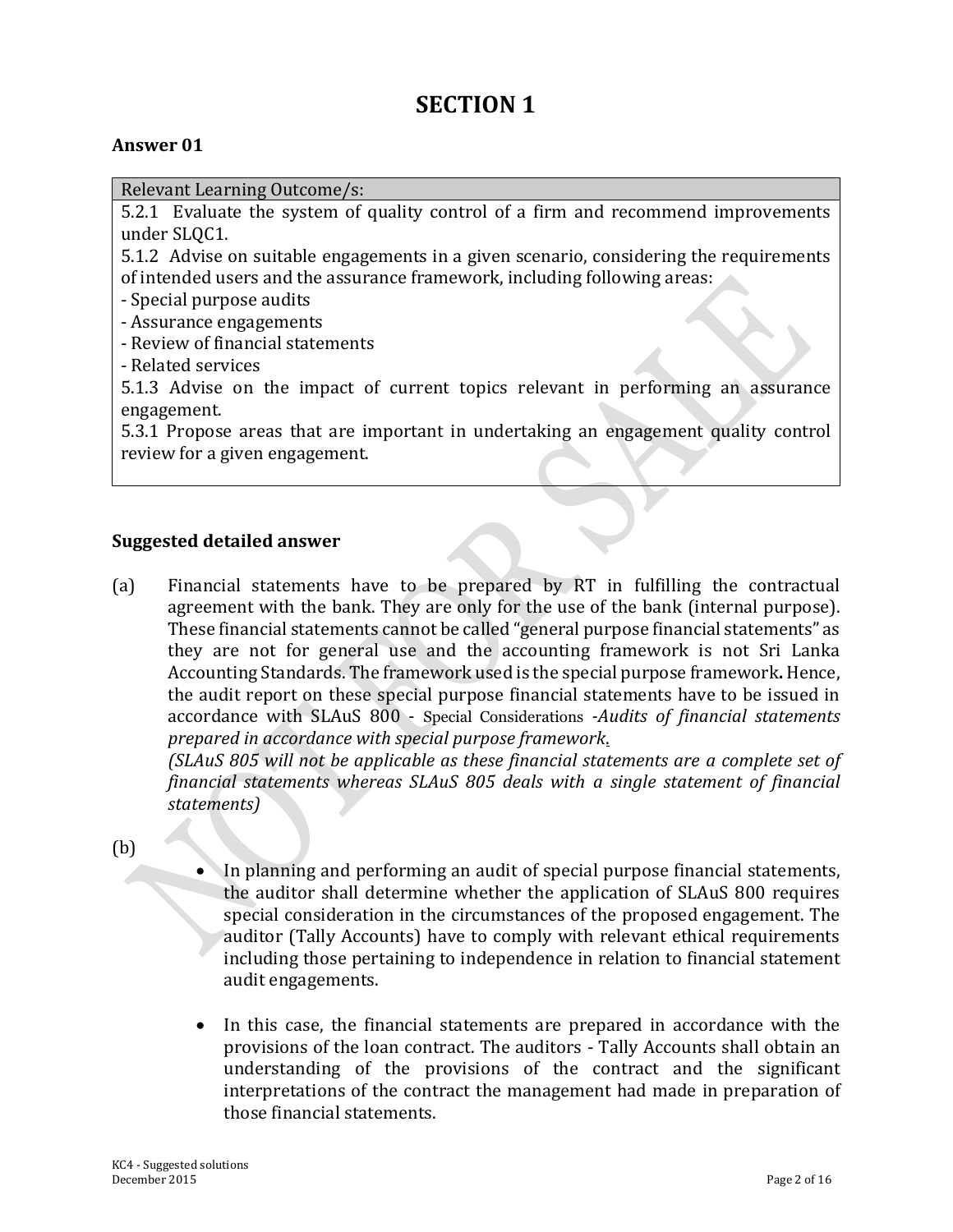- The auditor should also consider all SLAuS relevant to the audit. The auditor should comply with each requirement of a SLAuS unless in the circumstances of the audit, the entire SLAuS is not relevant or the requirement is not relevant because of its condition that does not exist.
- Although the management has agreed for a threshold with the bank, this does not relieve the auditors from the requirement of determining materiality in accordance with SLAuS 320 for the purpose of planning and performing the audit of special purpose financial statements.
- The auditor needs to understand the party to communicate (communication with those charged with governance). It depends whether those charged with governance are responsible for overseeing the preparation of those special purpose financial statements. Since Tally Accounts performs the audit of general purpose financial statements, SLAuS 260 requirements may be relevant.
- (c) The auditor should evaluate whether the financial statements adequately refer to or describe the applicable financial reporting framework. As per the given scenario, the financial statements should be prepared in accordance with the provisions of the loan agreement. Therefore, the auditors shall evaluate whether the financial statements adequately describe any significant interpretation of the agreement on which the financial statements are based.

The auditor's report should also describe the *purpose* for which the financial statements are prepared and the *intended user*, or refer to a note in the special purpose financial statements that contains this information.

The auditor's report on these special purpose financial statements shall include an *emphasis of matter paragraph* alerting users of the auditor's report (in this case the bank), that the financial statements are prepared on a special purpose framework and as a result the financial statements may not be suitable for another purpose (SLAuS700) If the management has a choice of the financial reporting frameworks in the preparation of such statements, the explanation of management responsibility for the financial statements shall also make reference to its responsibility for determining that the applicable financial reporting framework is acceptable in the circumstances.

(d) There are several factors involved in good engagement performance.

*Direction* – the partner directs the audit. He is required by auditing standards to hold a meeting with the audit team to discuss the audit, in particular the risks associated with it. The meeting will enable to communicate the understanding of the business, engagement team's responsibilities, objectives, etc.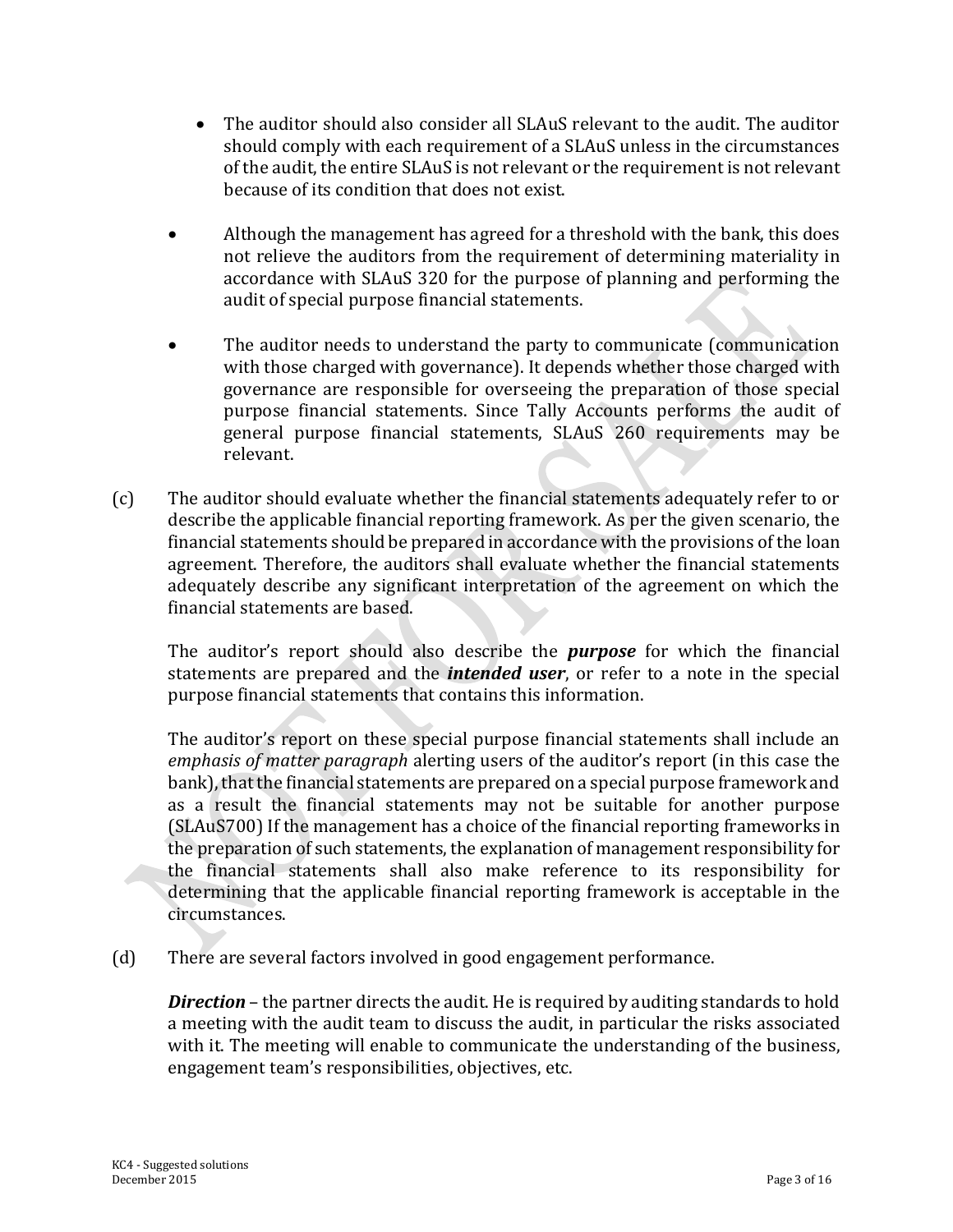*Supervision –* the audit should be subject to overall supervised by the engagement partner. However, more practical supervision should be given within the audit team by senior staff to more junior staff. This should also be the case with review. Supervision includes tackling the progress of the audit engagement, considering the capability and competence of individual members, addressing significant issues that arise and identifying matters of consultation.

*Review –* this involves consideration of whether the work has been performed in accordance with professional standards and regulatory and legal requirements, significant matters have been raised for further consideration, appropriate consultations have taken place, there is a need to revise the nature, timing and extent of work performed, the work performed supports the conclusions reached and is appropriately documented etc.

*Consultation –* partners are also responsible for ensuring that if difficult or contentious matters arise, the team takes appropriate consultations on the matters and such matters and conclusions are properly recorded.

*Quality control review* – the audit engagement partner is responsible for appointing a reviewer if one is required. He is then responsible for discussing significant matters arising with the reviewer and not issuing the audit report until the quality control review has been completed.

#### **Answer 02**

#### Relevant Learning Outcome/s:

3.1.1 Develop an overall audit strategy for an audit engagement, including an audit of the financial statements of a group and an SME.

3.4.1 Propose further audit procedures to address complex areas relating to financial reporting issues (including audit of fair value measurements and estimate derivatives, related parties and the use of the work of an expert).

3.5.1 Advise on the extent to which reliance can be placed on internal auditor in determining the nature, timing and extent of further audit procedures.

4.1.1 Evaluate the sufficiency and appropriateness of audit evidence gathered, and identify changes to plan further audit procedures.

4.2.1 Evaluate the effect of identified misstatements on the audit and the effect of uncorrected misstatements, if any, on financial statements.

#### **Suggested detailed answer**

#### (a) **Audit risks Kanchana should consider in planning the audit of FDPL**

(i) Performance during the year doesn't seem satisfactory as revenue has dropped and margins have deteriorated compared to the previous year. At this stage it is not certain what the exact reason for this is. The available financial data would suggest that FDPL might have a **going concern issue.** The market also seems competitive.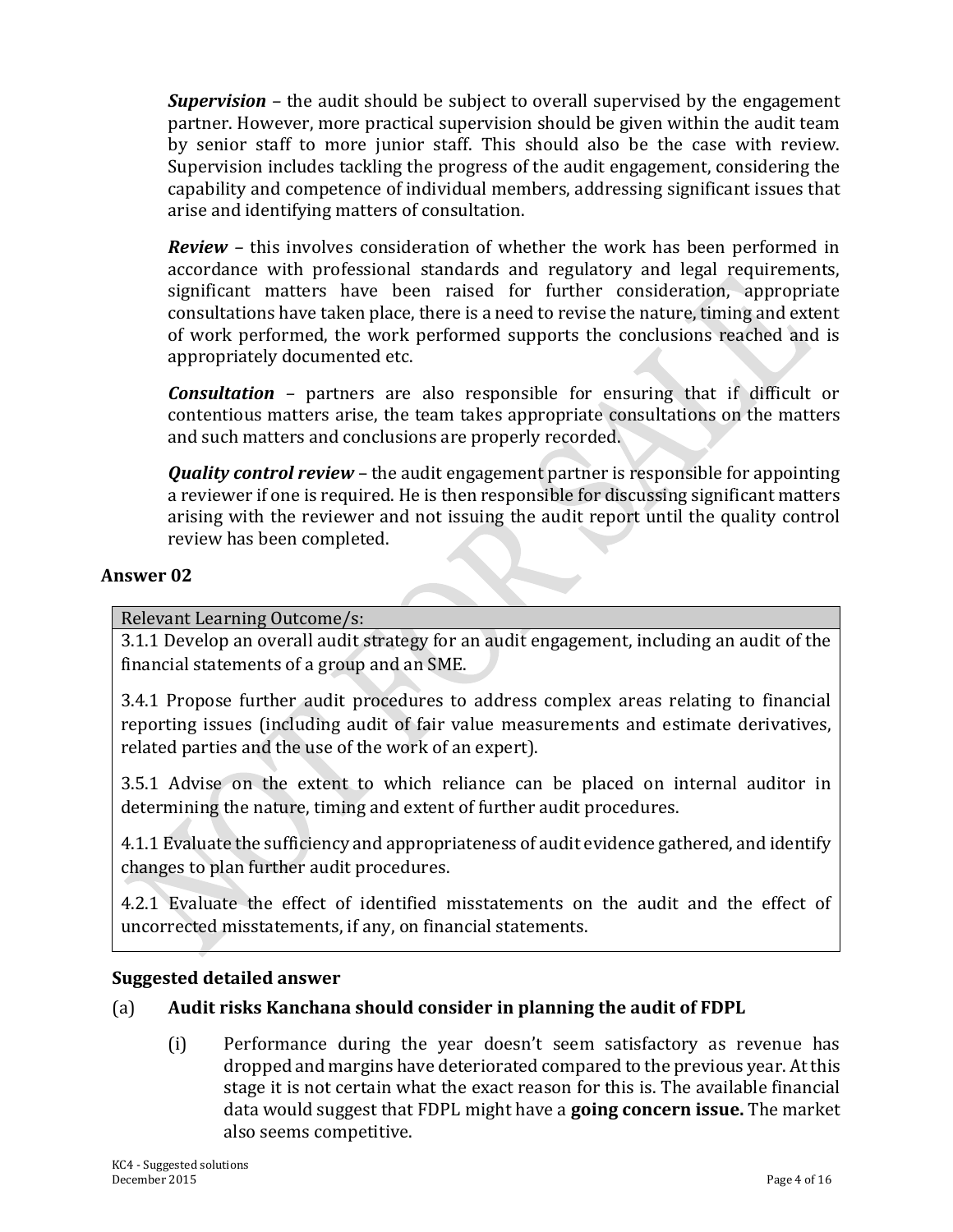- (ii) FDPL operates a farm. Therefore the cows are considered to be biological assets under LKAS 41. Biological assets should be stated at fair value. Determination of fair value may involve assumptions and it would be an estimate. Therefore, there is a risk of bias in making the **estimates** by the management.
- (iii) FDPL has a challenge in producing quality dairy products. There is a possibility of quality issues and consumer complaints against the products of FDPL. In such a situation, FDPL may have to pay compensation and the Consumer Authority also may impose penalties. **Therefore there is a risk of not providing for such liabilities or disclosure of contingencies related to such possible claims**.
- (iv) During the year, production capacity has expanded. Construction has been carried out. As a result, there is a substantial increase in non-current assets. Therefore, there is a risk of **capitalising non-eligible expenses** under property, plant and equipment (not complying with LKAS 16).
- (v) Results during the year do not seem satisfactory. Therefore, management can defer charging depreciation on new assets, as it will have a negative impact on profits for the year. Therefore, there is a risk of **understating depreciation for the year**. As per LKAS 16 depreciation should commence when the asset is ready to use. Therefore, the auditor has to check whether depreciation has commenced at the right time.
- (vi) Employees are provided with targets, and directors expect to maximise profits. Therefore in order to achieve the set targets, the management may override the controls established in FDPL (e.g. revenue may be recognised in advance). Therefore, there is a risk of **management override of controls.**
- (vii) The finance staff does not appear to be very experienced with the company. Therefore, they may not have a good understanding of the company's policies and procedures. Unless close monitoring is present, there is a risk of making mistakes/errors by junior staff in the finance department. Therefore, there is a risk that **financial statements may include misstatements**. (In finalising monthly accounts, manual journal entries are passed. In passing such journal entries junior staff may make mistakes).
- (viii) During the year FDPL has purchased modern machinery. Does this mean the existing machinery were not capable of producing the desired level of production? If so, it provides an indication on **the impairment of fixed assets** (unless they have not been fully depreciated).
- (ix) The position of General Manager Commercial had been vacant for a few months. There is a risk of established internal controls not operating or activities not being supervised. This may have led to fraudulent transactions. Therefore, there is a risk of fraud.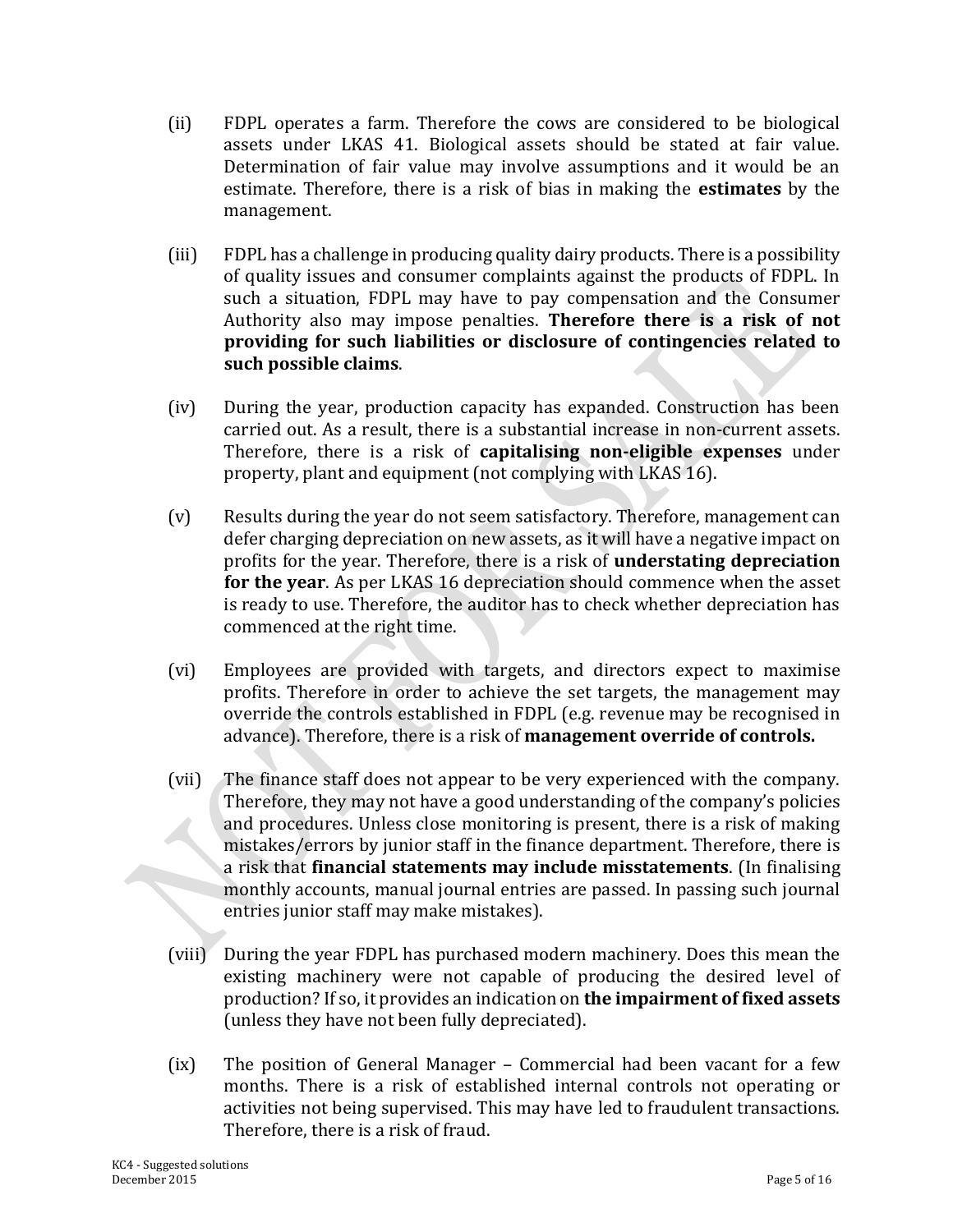- (x) There is a risk of fraud on revenue recognition (a rebuttable presumption). With the given performance there is a possibility of fraud happening on revenue recognition as management is under pressure to achieve profit targets.
- (xi) It appears that General Manager Commercial has left without a pre-plan (a long time has been taken to fill the vacancy). The reason for sudden resignation should be considered as this may indicate **risk of fraud**.
- (b) Journal entries and other adjustments are tested in responding to the risk of management override of controls. Since management override of controls prevails in any audit, Kanchana has to test journal entries.

The relevant factors to be considered are:

- (i) Assessment of the risk of material misstatement due to fraud in FDPL, fraud risk factors are present (e.g. revenue targets, profit maximisation objective, poor financial performance in 2015). This may help Kanchana to identify specific classes of journal entries and other adjustments for testing (in this case, Kanchana may have to test journal entries on revenue, provisions etc.)
- (ii) Controls that have been implemented over journal entries the journal entry module of FDPL is restricted. This means that there is no access to unauthorised persons. Hence, unauthorised persons cannot access this module or pass journal entries.
- (iii) Entity's financial reporting process and the nature of evidence that can be obtained – the financial reporting process of FDPL indicates that there are automated journals as well as manual journals. Since it uses the FinR system, these details are available in electronic form. Therefore, the auditor needs to consider the method of extracting journal entries. In this case, as there is a sequential order, the auditor can verify whether all journal entries are included in the extract.
- (iv) Characteristics of fraudulent journal entries inappropriate journal entries may have unique identifying characteristics. In this case such characteristics involve, manual journal entries passed to unusual accounts (e.g. revenue - because there are automated entries to the revenue account in the general ledger), entries passed by people other than authorised persons, journals passed other than for authorised limits for recurring accruals, depreciation etc., journal entries recorded at the end of each month etc.).
- (v) Nature and complexity of the accounts, inappropriate journal entries or adjustments may be applied to accounts that certain transactions and significant estimations. In this case for biological assets as it involves estimation of the fair value of such assets at each reporting period. Kanchana also needs to consider any misstatements identified in the previous year accounts and the presence of unreconciled accounts.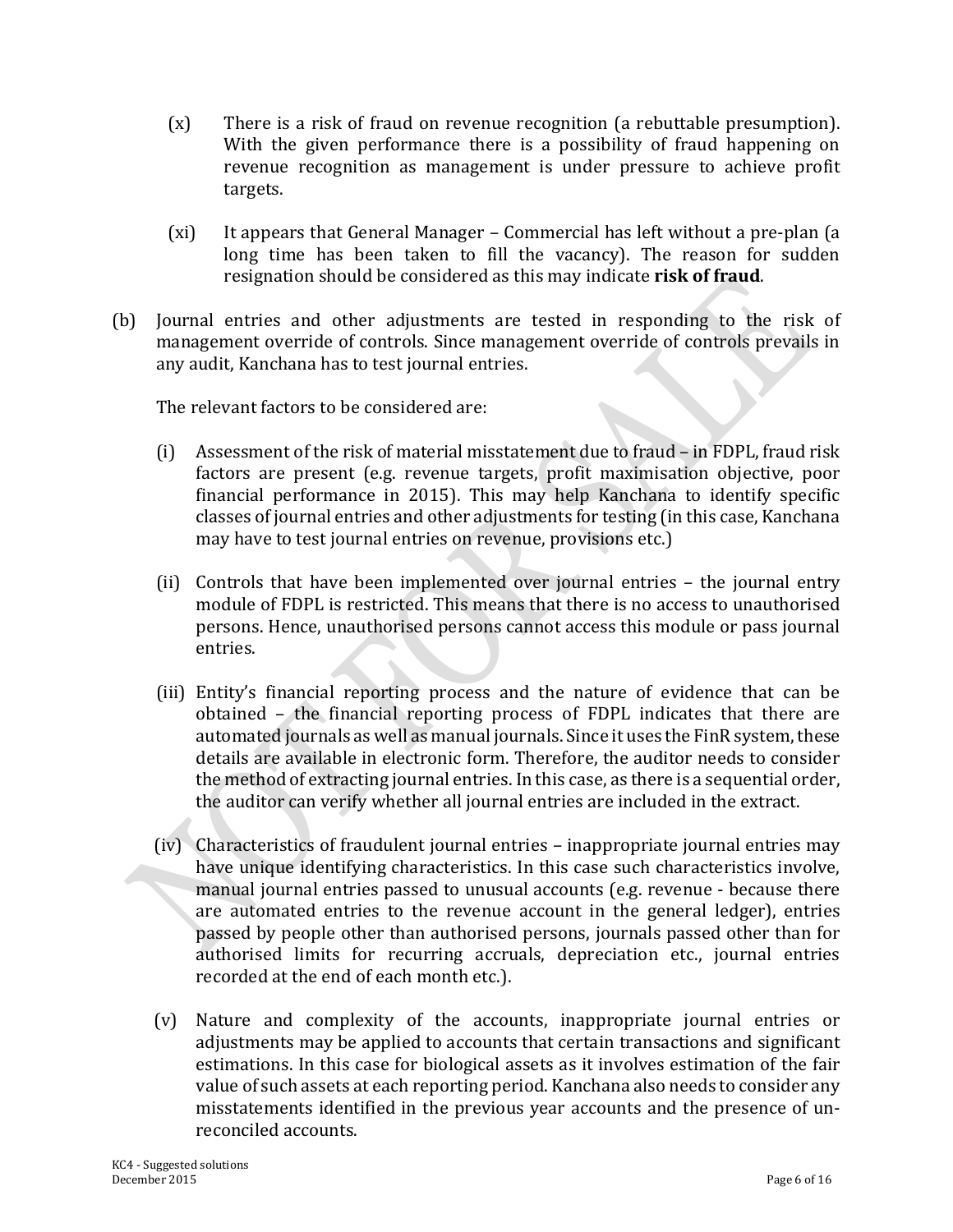(vi) Journal entries processed outside the normal course of business – there can be non-standard journal entries that do not have the same level of controls as standard journal entries.

#### (c) **Impact to the audit strategy of FDPL**

This year's findings of the system auditor indicate that Kanchana and the team cannot adopt the same audit strategy for the sales business process as previous years*.* It seems that these deficiencies have arisen mainly due to the resignation of the General Manager – Commercial and the time taken for the replacement. The main issue is segregation of duties as the sales manager who approves the invoices has approved discounts above 25%.

However, Kanchana needs to understand the period in which these issues/deficiencies have arisen in FDPL. If he can confirm that before the Commercial General Manager's resignation these controls were effective (provided that there had been no fraud), Kanchana will be able to rely on the controls up to the date of the Commercial General Manager's resignation. For the rest of the period, the audit team will not be able to rely on the controls over the sales process.

As a result, Kanchana has to seek for compensating controls (perhaps other manual controls). If there are no mitigating/compensating controls, detailed testing needs to be performed on sales. For example, testing the discounts given after July 2015 through substantive testing. Therefore this year, more detailed testing will be carried out in the revenue and receivables area.

Further, Kanchana may have to design additional audit procedures for the possible risks arising due to the above deficiencies. For example now sales manager is allowed to override the credit limits and generate invoices which may result in a risk of bad debts. Now, more in depth testing needs to be carried out (for existence of debtors and their recoverability).

| <b>Deficiency</b> |                             | <b>Audit procedures</b>                                                                                                                                                                                                                                                                                                                                                                                                                                              |
|-------------------|-----------------------------|----------------------------------------------------------------------------------------------------------------------------------------------------------------------------------------------------------------------------------------------------------------------------------------------------------------------------------------------------------------------------------------------------------------------------------------------------------------------|
| (i)               | Approval of sales discounts | • Check since when the sales manager has been<br>given access to approve and from that period<br>onwards perform testing.<br>• Understand what management controls had<br>been in place to mitigate the risk of giving<br>excess discounts to customers who are not<br>eligible. If those are there, test operating<br>effectiveness of those mitigating controls.<br>• If there are no mitigating controls, the audit<br>team can obtain details on discounts given |

#### (d) **Audit procedures to be performed**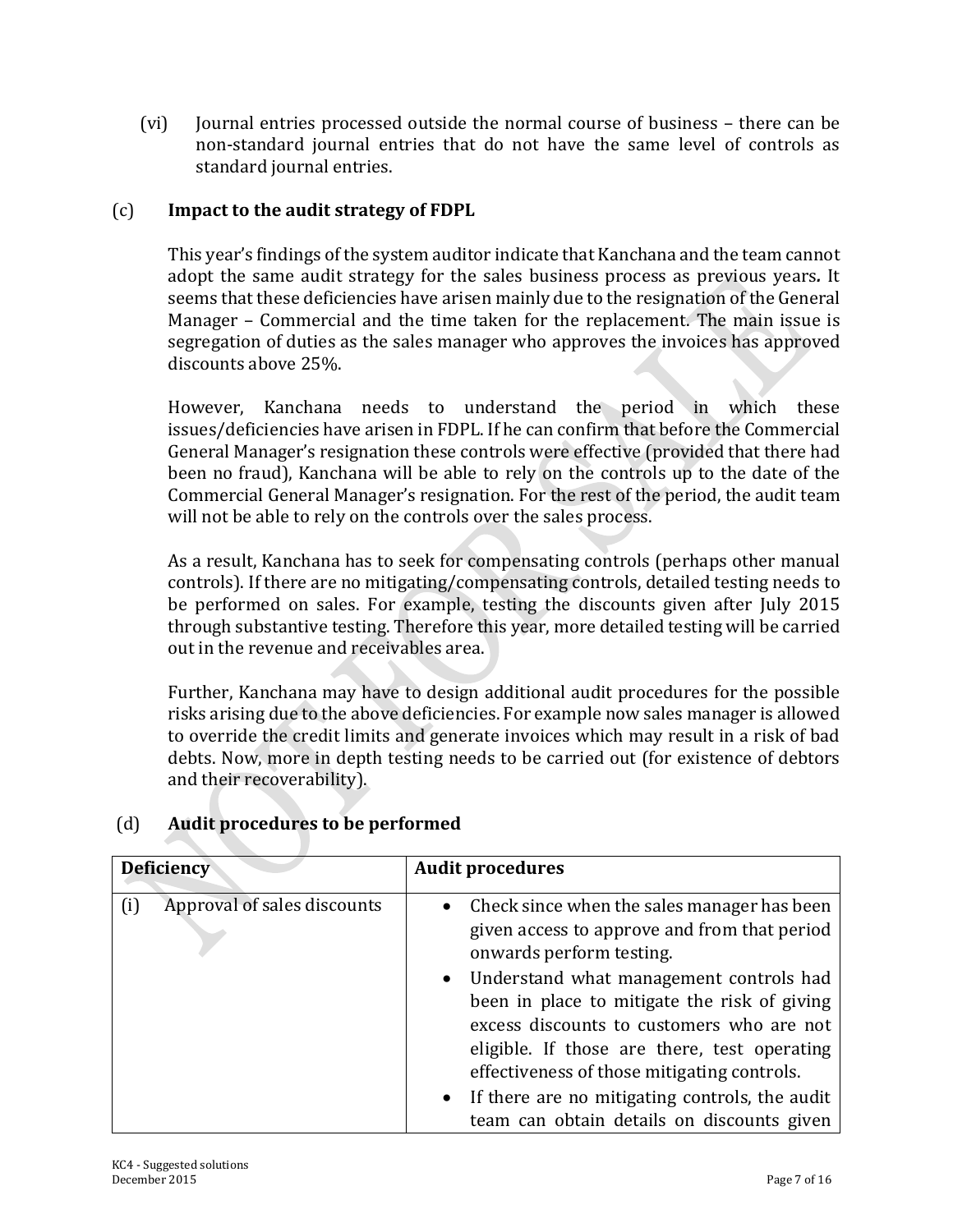| <b>Deficiency</b>     | <b>Audit procedures</b>                                                                                                                                                                                                                                                                                                                                                                                                                                                                                                                                                                                                          |
|-----------------------|----------------------------------------------------------------------------------------------------------------------------------------------------------------------------------------------------------------------------------------------------------------------------------------------------------------------------------------------------------------------------------------------------------------------------------------------------------------------------------------------------------------------------------------------------------------------------------------------------------------------------------|
|                       | and those approved by the sales manager and<br>independently<br>verify whether<br>those<br>discounts have been granted as per the<br>company's policy.                                                                                                                                                                                                                                                                                                                                                                                                                                                                           |
| Credit limits<br>(ii) | Understand whether the management has<br>implemented any detective controls in<br>monitoring sales done in excess of the credit<br>limits set. If controls exist, test the operating<br>effectiveness of such controls.<br>If there are no controls or they are operating<br>ineffectively, test the credit limits granted<br>during the year, the reasons for granting or<br>whether additional guarantees, if any, have<br>been obtained from those credit limits<br>granted.<br>Test the outstanding period of customers'<br>dues and assess whether the management<br>has provided adequate allowance for doubtful<br>debts. |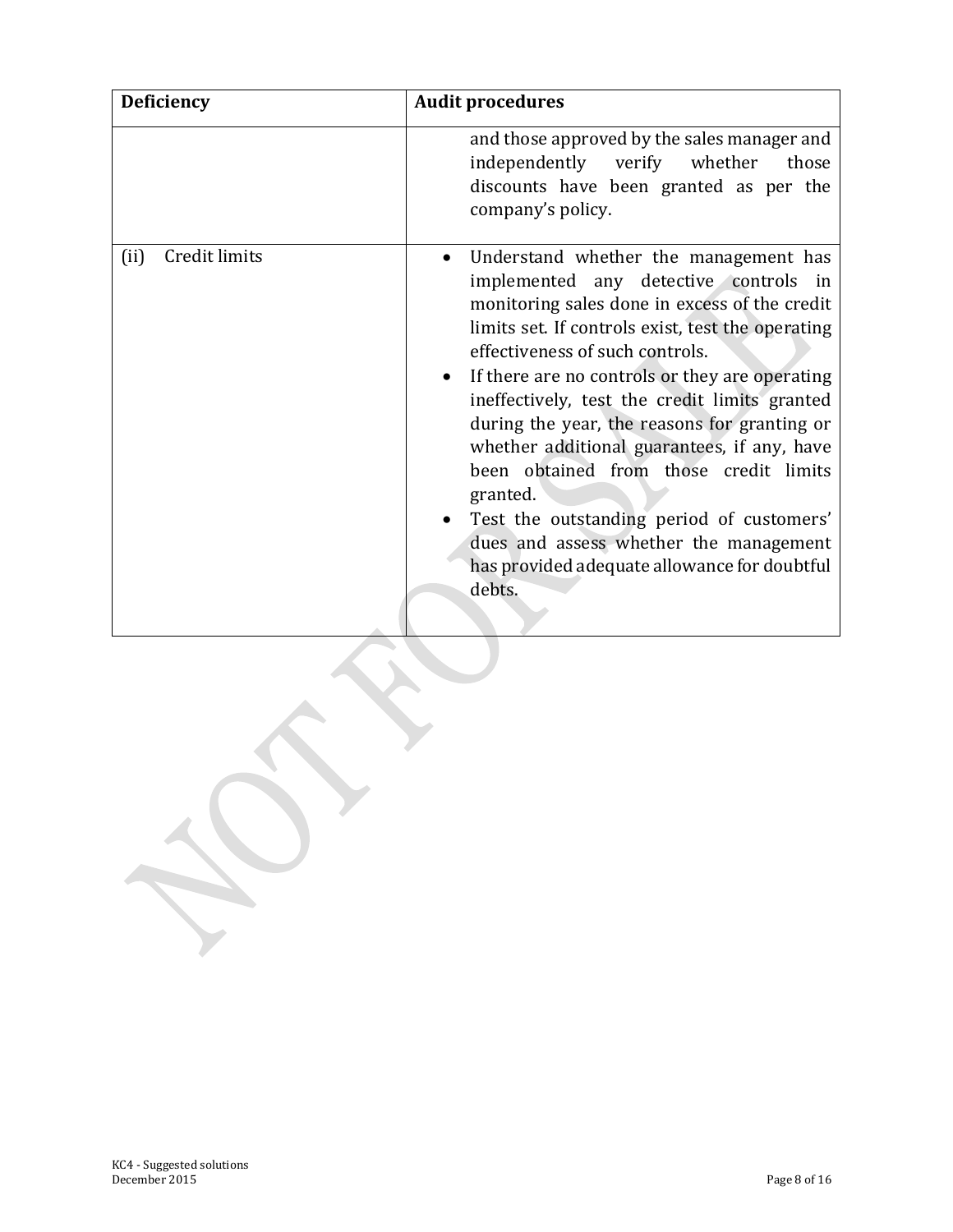## **SECTION 2**

#### **Answer 03**

Relevant Learning Outcome/s: 1.1.1 Evaluate "rules" and "principles" based approaches to corporate governance. 1.2.1 Advise the effectiveness of a board in the perspective of governance including: - Unitary and two tier board structures - Division of powers (CEO and chairman) - Board composition - Types of directors - Role of independent non-executive directors - Financial acumen - Responsibilities of the board 1.3 Audit committee 1.4.2 Evaluate the ethical behaviour in a given scenario 2.2.1 Demonstrate the roles and responsibilities relating to enterprise risk management including the role of chief risk officer. 2.6.1 Explain the objectives and role of a modern internal auditor. 2.5.1 Compile a risk grid for a given business case, incorporating risk event, related objective, type of risk, risk rating, risk measurement and risk mitigation plans. 2.7.1 Advise the approach to managing an internal audit engagement in a given scenario relating to the main business process of an entity.

#### **Suggested detailed answer**

- (a)
- (i) **Talent** diversity provides the best chance of finding and employing the best available talent rather than artificially limiting itself.
- (ii) **Broad range of knowledge** no one individual director can be knowledgeable and informed about all aspects of the business, given the information and expertise necessary to manage the business. A group makes better decisions if the available information is more diverse and provided that the group understands who knows what and takes advantage of the knowledge.
- (iii) **Greater range of constituencies** diverse boards can reach out more effectively to a broader range of constituencies to help them deal with problems. This can also send positive signals to different stakeholder groups and contribute to a better understanding of the stakeholder group that underpins commercial success.
- (iv) **Independence and judgment** a board with a broad range of experience is more likely to develop independence of mind and a probing attitude. It can also enhance corporate decision-making by having sensitivity to a wide range of risks related to its reputation.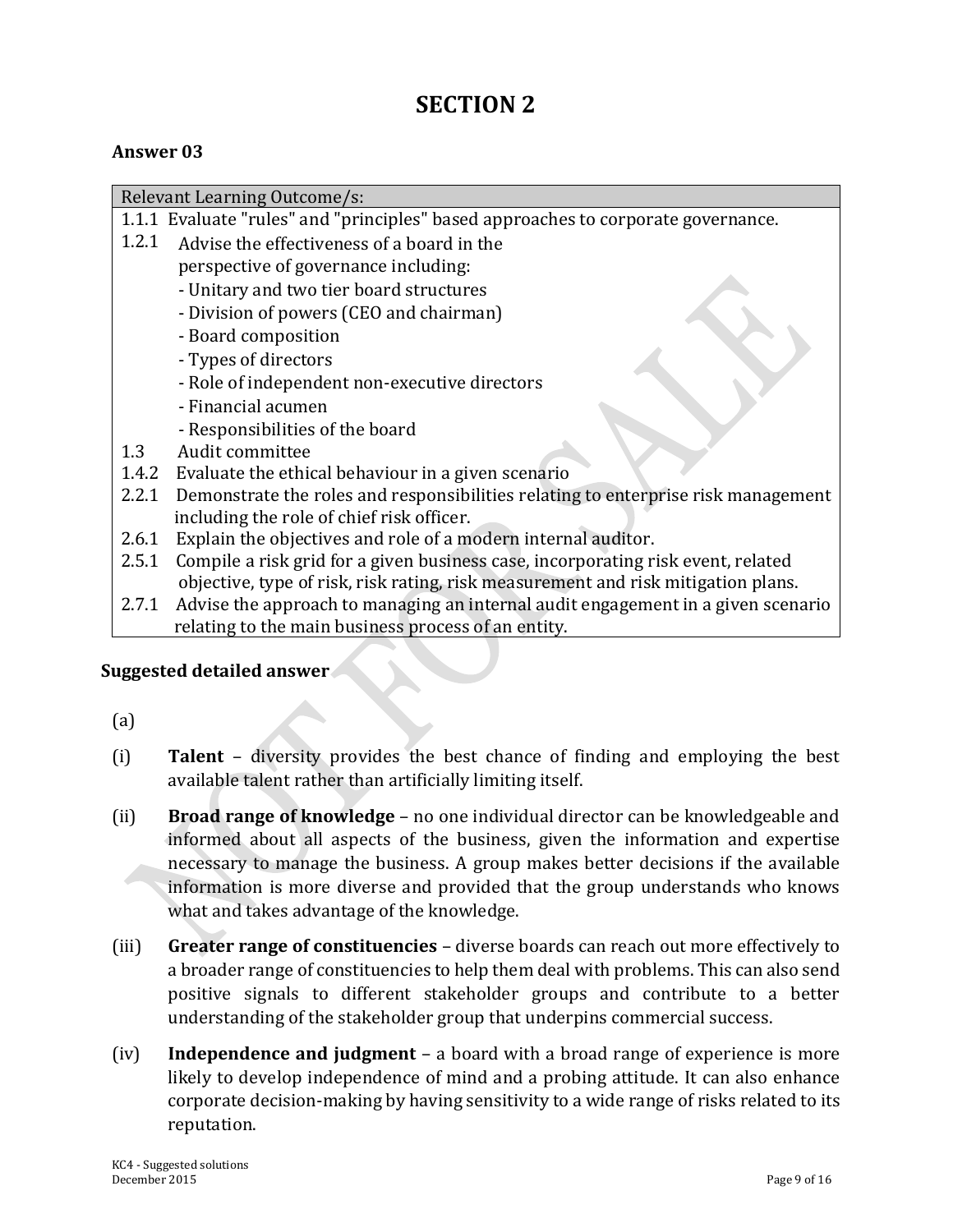(v) **Corporate citizens** – greater diversity can enhance a company's reputation as a corporate citizen that understands its community. A company can have the objective that its board reflects the make-up of society within which it operates, in order to maximise its strategic fit within the community.

#### (b) **Importance of the external auditor's role**

The external audit is one of the most important corporate governance procedures. It enables investors to have much greater confidence in the information that their agents (the directors/managers) are supplying. The main focus of the external audit is on giving assurance that the accounts give a true and fair view. The external auditor of TSEL has been mainly engaged in providing assurance on the financial statements prepared by the management. In doing so, the external auditor can highlight governance and reporting concerns. As per the given information, the external auditor has raised concerns over internal controls of TSEL in its previous management letter. Therefore, it is important that the management of TSEL gives attention to these issues and rectifies the internal control weaknesses in TSEL, as it will enhance good corporate governance in the company.

The external auditor is employed to scrutinize the activities of the managers, who are the shareholders' agents. The audit fee is an agency cost. Therefore external auditors are also shareholders' agents. Therefore, the board of directors needs to understand the external auditor's agency responsibilities. If the management unduly interferes with the agency relationship of the auditor, it will not reflect good corporate governance. The management needs to allow them to carry out their duties. This will ensure the financial statements of TSEL are true and fair.

Because of the significance of the external audit, the external auditor must be independent. Therefore a balance is required between working constructively with the company's management and at same time serving the interest of shareholders. The management of TSEL needs to identify the importance of independence of the external auditor. Therefore, threating the external auditor with regard to a dispute does not reflect good corporate governance of TSEL. Instead the management should allow the auditor to be independent, perhaps by establishing a sub-board committee (e.g. audit committee).

Therefore, the external auditor's role is vital in good corporate governance of TSEL and the management needs to understand it, if they want to see TSEL as an entity practicing good corporate governance.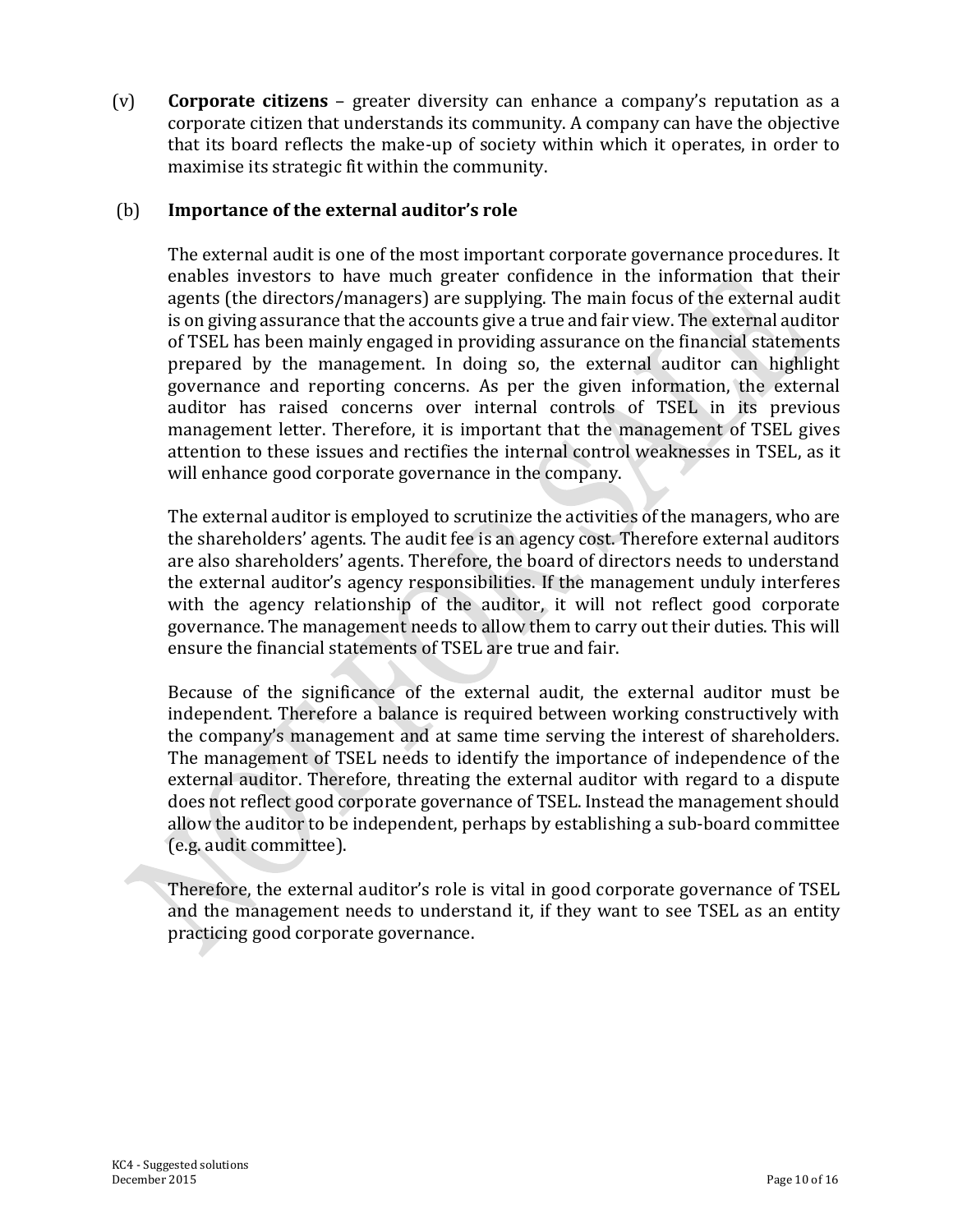#### (c) (i)

- The management has targeted an occupancy rate in budgeting the profit targets of TSEL. The occupancy drives revenue. Therefore, if the desired occupancy rate is not achieved, there is a risk that TSEL might not achieve the budgeted profit targets.
- Presently, TSEL requires fresh capital in order to turnaround the company and be a profitable venture. There is a risk that the management may not be able to obtain the desired amount of fresh capital. If TSEL is unable to get fresh capital, it will become an obstacle in achieving the budgeted profits.
- TSEL is located at a world heritage site. Therefore, TSEL has a great responsibility towards environment protection. If there are any damages to the environment or the Sinharaja forest, it will have adverse consequences to TSEL. Environmental protection authorities may suspect the activities of TSEL and it could even result in significant penalties.
- TSEL will have to deal with travel agents and provide attractive credit facilities to secure business. Travel agents may default payments or take excessive time for settlement. This will result in a credit risk and the working capital management of the entity might get affected.
- Loss of trained staff due to the nature of industry the hospitality industry is a unique industry that employs trained staff to serve customers. TSEL customers are mainly foreigners and they expect a good quality service. If the trained or skilled staff leaves, there will be an adverse impact on the quality of TSEL's services. Therefore, TSEL needs to ensure retention of critical staff.
- Increase in overhead costs.
- Loss arising from foreign currency translation.
- High commission to the ITA.
- Risk of global recession having an adverse effect on tourist arrivals.
- Presently, there is an increased demand for eco-tourism. Therefore new competitors can enter the market if they see this as a profitable business. Increase in competition will have an adverse impact on business activities.
- (ii) The board of directors could use the likelihood/consequence matrix to group the analysed risks into risk families.

The likelihood/consequence matrix is depicted below: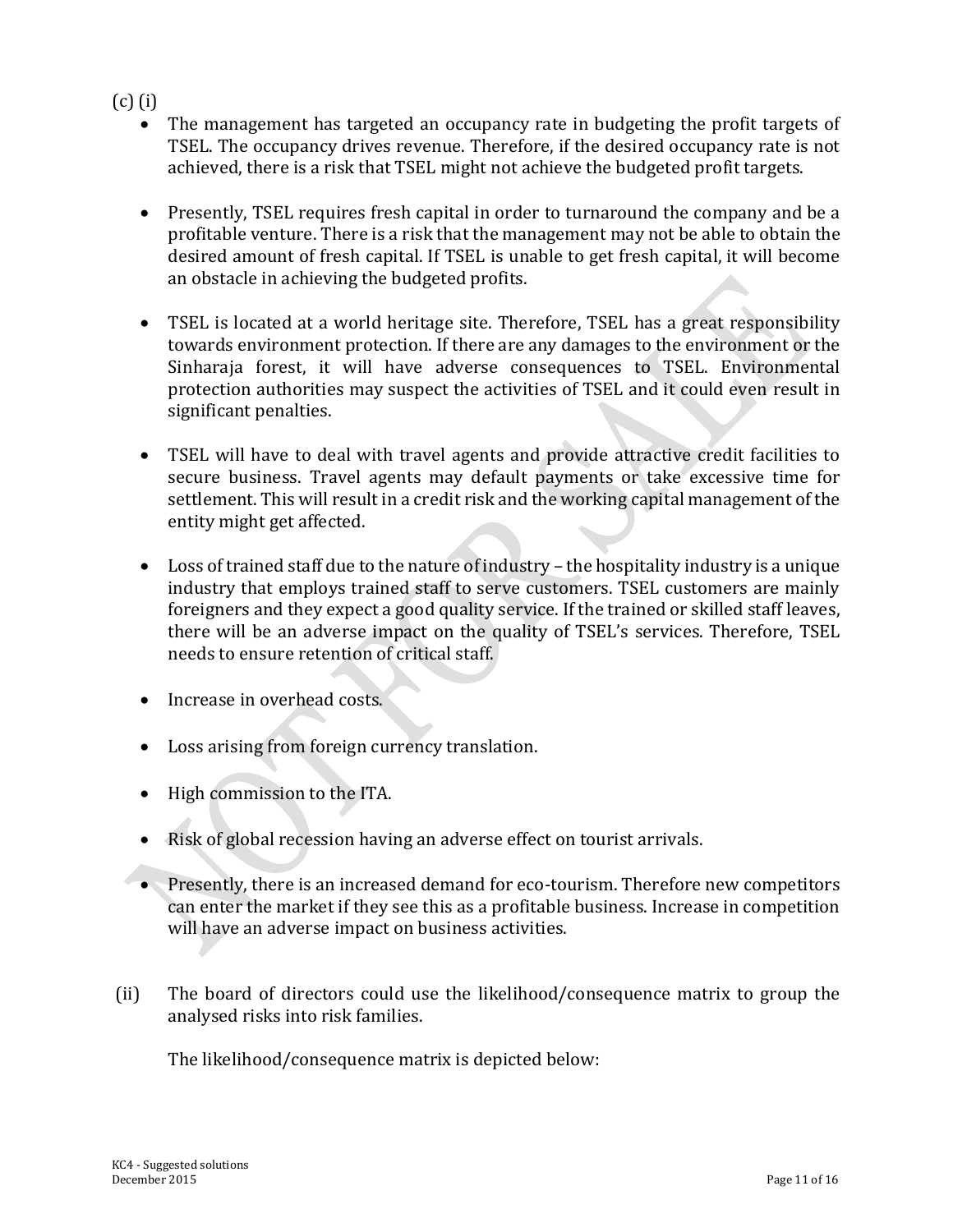

It is important to give special attention to those risks that will fall into the family of "avoid" because here both the likelihood and consequences are high. On the contrary, if the consequences and likelihood are both low, the management can "accept" those risks.

Based on the above categorisation, certain risks can be "transferred" or "reduced". Transfer involves obtaining insurance. Alternative strategies/contingent plans will help to reduce the risk. The position of risks can vary over time as environmental conditions vary. The profile can then be used to set priorities for risk mitigation.

#### (d) **Independence of internal audit division**

The board of directors of TSEL can consider the following to ensure the independence of the internal audit division of TSEL:

- The board can establish a special committee to which the internal auditor should report. This committee could comprise independent directors.
- If the internal audit division is to comprise of existing employees who have worked in other divisions of the company, the management can establish controls to ensure that they are not involved in auditing the departments they previously worked in.
- Where internal audit staff has also been involved in designing or implementing new systems, they should not conduct post-implementation audits.
- The board of directors should ensure internal audit staff is given the appropriate scope to carry out their responsibilities and is provided with unrestricted access to records, assets and personnel.
- Rotation of staff over specific departmental audits should be implemented.
- Provide adequate resources to conduct duties.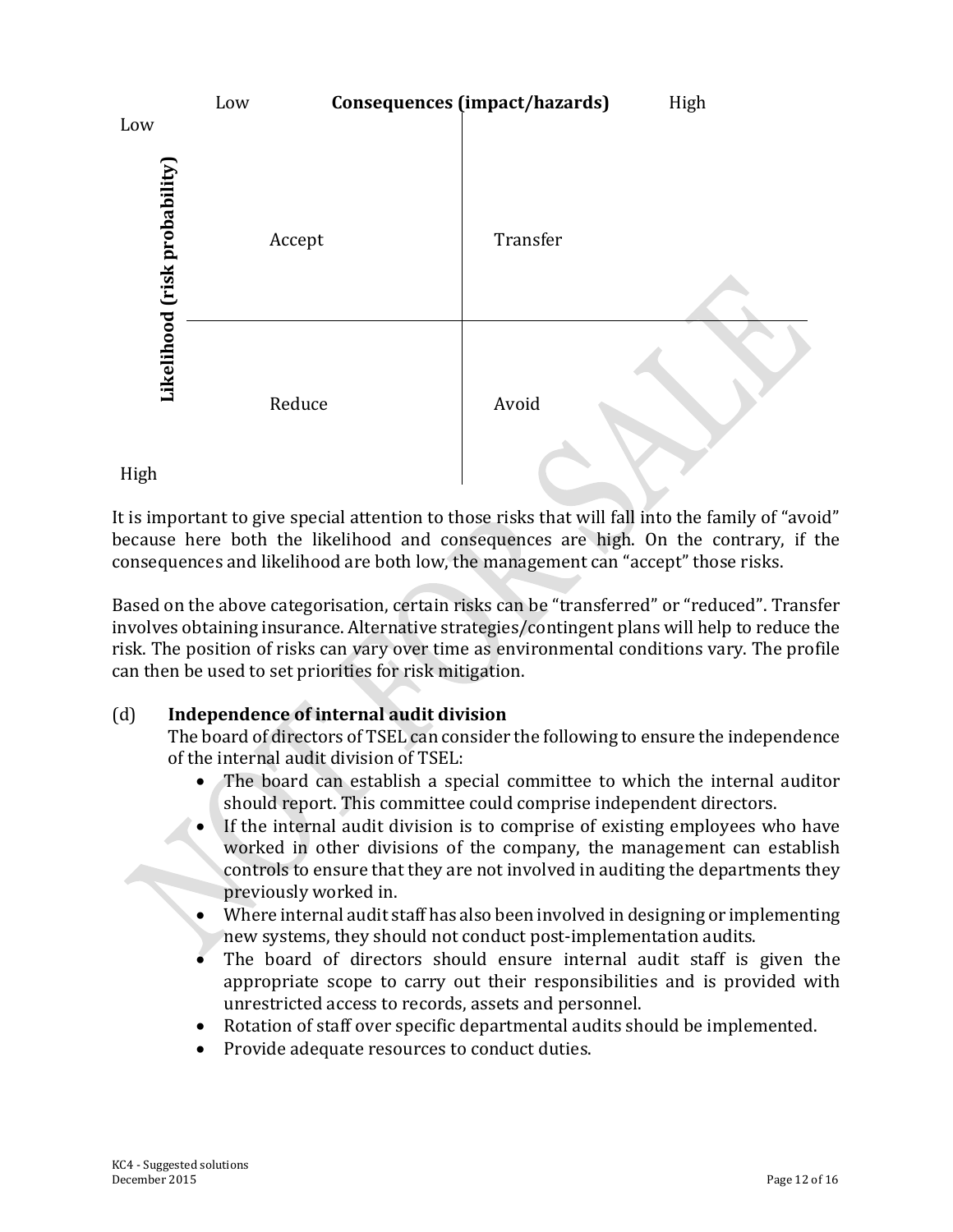#### (e) **Benefits**

- Reasonable assurance on achievement of set objectives
- Assets are safeguarded and comply with laws and regulations
- Improve efficiency and effectiveness of activities
- Indirect benefits external auditors place more reliance on controls, time spent is less

#### **Costs**

- Additional cost of employing extra staff as the management needs to ensure segregation of duties, and also employ a night auditor.
- Increased manager time spent on adhering to established control procedures (opportunity cost).
- More general costs and reduced flexibility, responsiveness and creativity within entity.
- Cost of salaries to internal audit staff will be wasted if they provide recommendations that are flawed because they reflect the lack of independence.
- Risks unnecessarily highlighted by the internal audit may be over-managed thereby incurring an excessive cost.
- Risk that are not highlighted by the internal audit, when they should have been materialised, causing significant losses to the organisation.

#### (f) (i) **Risks the external auditors of TSEL should consider in auditing room revenue of TSEL**

The room (chalet) revenue is driven from web bookings. Therefore, the auditor needs to consider the process in place for revenue generation through web/online bookings, and importantly, how these are tracked by TSEL, and the point at which the revenue recognition takes place (revenue should be recognised after delivering the service).

- Revenue is mainly generated through web sales. This suggests that there is less paper evidence and that there will be no audit trail. Obtaining audit evidence will not be straightforward.
- There are less manual controls in place in the system as the sales initiation is web based. Therefore, control risk exists. The auditor needs to consider the controls embedded into the system (such as automated controls) in order to ensure the integrity of the system.
- Risk on sales recognition the sales cut-off will be a risk area. Since the sales are online, they need to track the point of sales separately (i.e. the point at which the company recognises revenue). Therefore the auditor needs to test whether the sales have been recognised at the right point and there are no cutoff issues. There are possibilities in recognition of immature revenue (e.g. before the visitor occupies the chalets, TSEL may recognise revenue).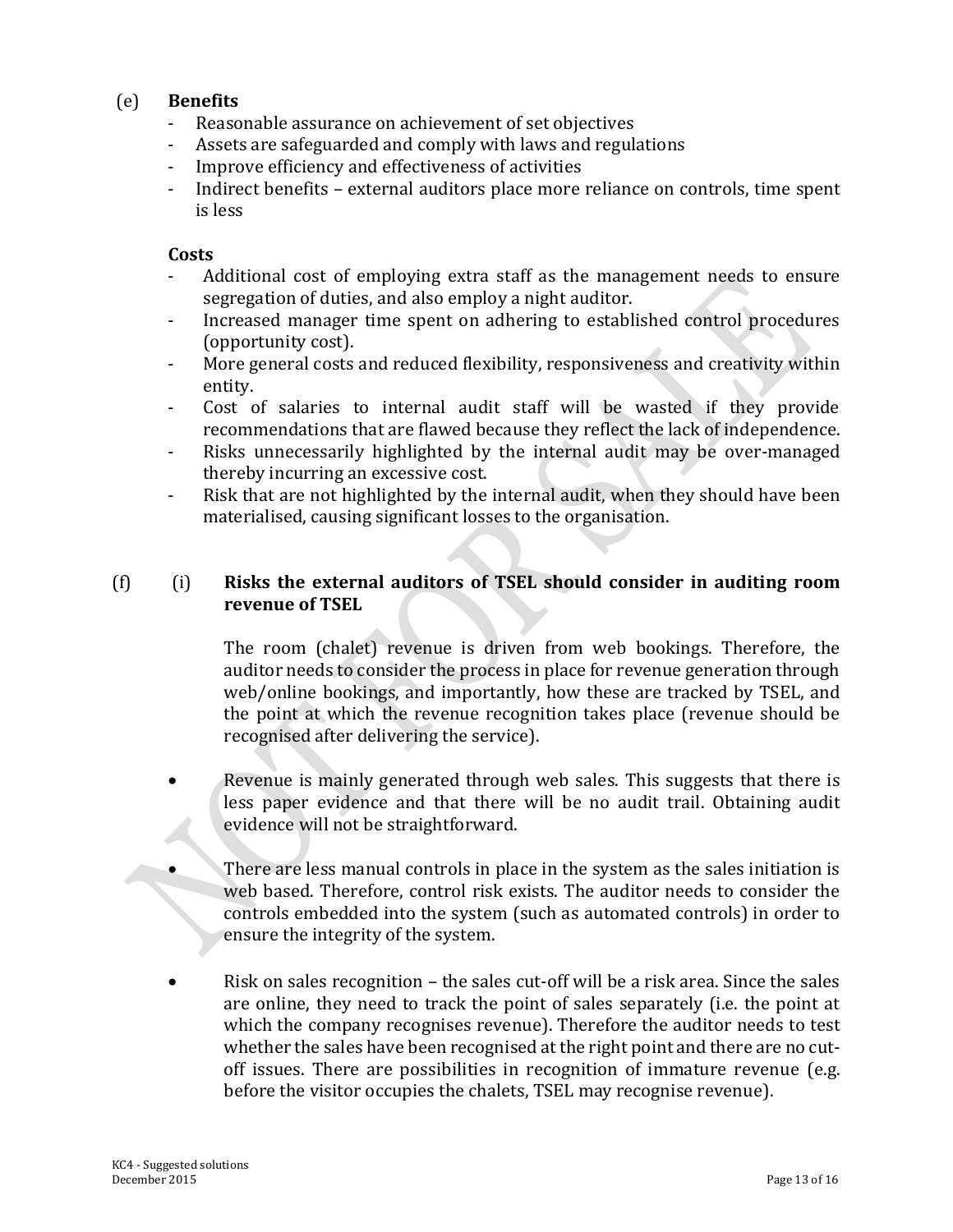Since it is web based, there can be unauthorised access and unauthorised activities could happen. As a result there is a threat of manipulation of system data. This results in increased audit risk. There is a risk of fraud.

#### (ii) **Controls to be in place over the web based sales process**

- Establish controls to ensure that the Internet system is safeguarded from unauthorised access. The company needs to establish firewalls within the system and secure it. IT audit involvement is also required.
- Chalets (rooms) are reserved as per web booking details. There must be a control to ensure that as per the web booking, the chalets are reserved for the visitors to occupy them. If the web system is not integrated to the company's booking system, careful considerations should be given to avoid rooms being unavailable for reservations that are made (if the reservations are done through travel agents).
- Controls should be established to ensure that revenue is only recognised after delivering of service (occupancy). This can be done by performing a reconciliation of actual occupancy details (reconciliation of daily transactions).
- If the travel agents settle their dues through the web, a reconciliation should be made between the actual occupancy and cash received. Cash received should be accounted as deferred revenue. The management can establish controls to ensure the completeness of deferred revenue, and check the credit worthiness of travel agents.
- Employing a night auditor to ensure that all records on occupancy are accurate and complete.
- Restrict access to the company's system or the records on which occupancy details are maintained, so that no one can manipulate the data. Impact on revenue recognition will be limited.
- (g) The external auditor of TSEL is involved in a business. However, the auditor should comply with the code and conduct issued by CA Sri Lanka as a practicing accountant.

The external auditor needs to maintain professionalism. Therefore, professional behaviour is to be maintained in all what they are involved as a practicing accountant.

In marketing themselves and their work, the external auditor should not bring the profession into disrepute. The external auditor should avoid making exaggerated claims about the services they offer, their qualifications and experience, and should not refer to others disparagingly.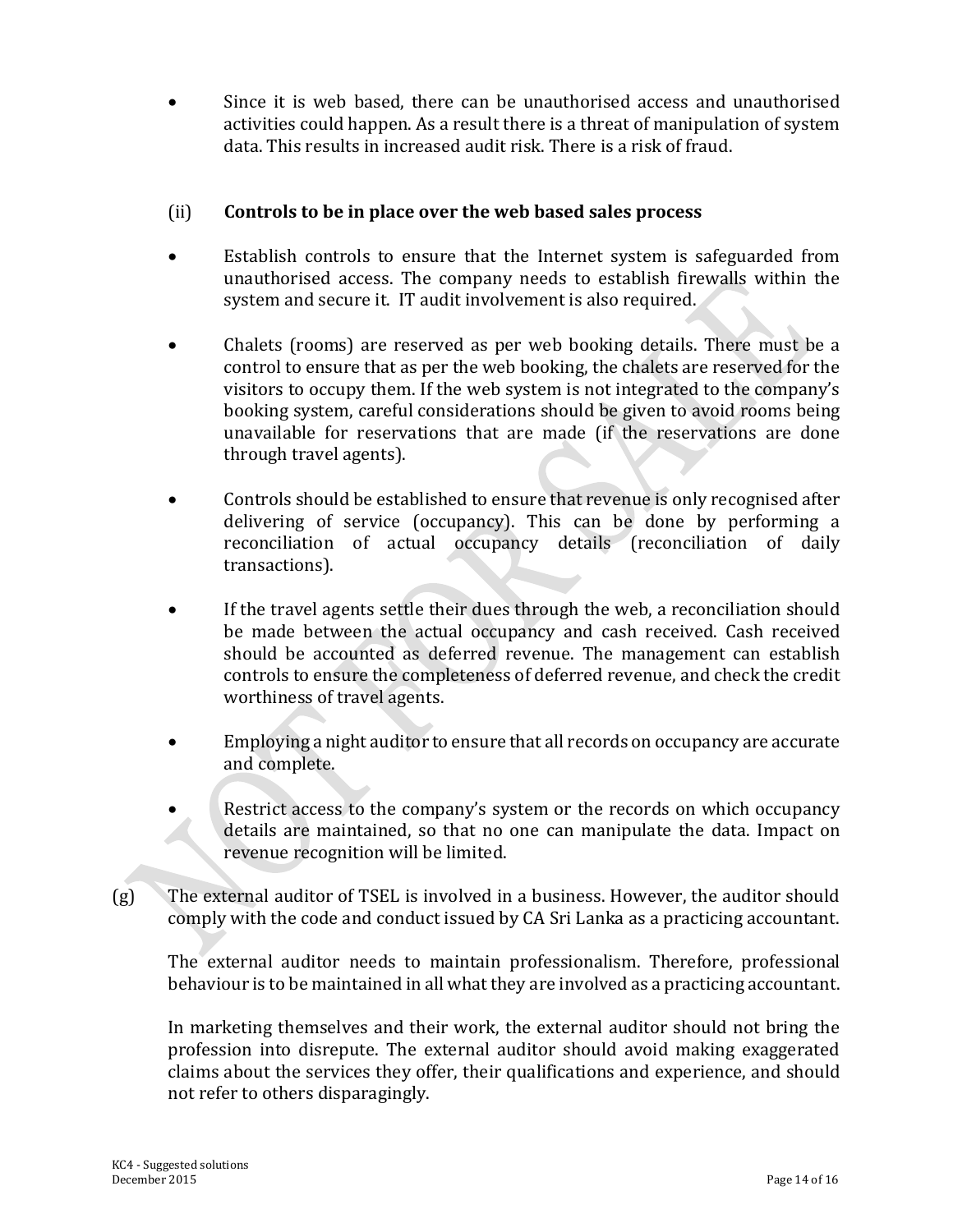When the external auditor engages in marketing professional services, there may be a threat to compliance with the fundamental principles. Therefore, marketing should not be carried out in a way that is inconsistent with the principles (e.g. self-interest). The external auditor has to always behave professionally and ensure the confidentiality of information about its clients and uphold ethical behaviour in marketing the services. Professional accountants in public bodies shall be handed and truthful and not make exaggerated claims about services they offer and their qualifications/experience.